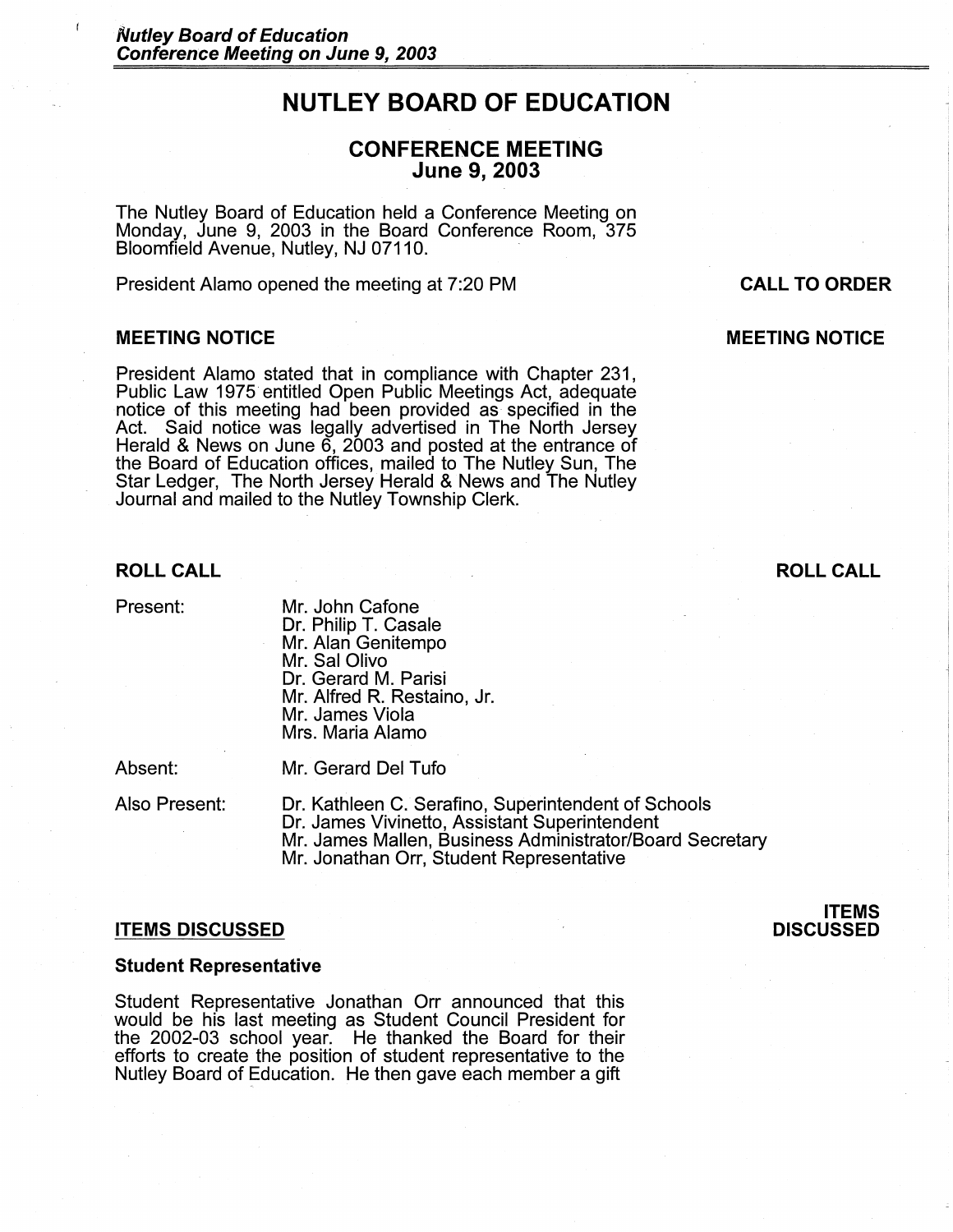of an American flag pin as a small token of his appreciation for the Board's graciousness and consideration.

President Alamo, on behalf of the entire board, congratulated Jonathan Orr on his successful service as student representative and thanked him for his insights and contributions.

### **Construction Cost Estimate**

The trustees and administration discussed the recommendation by the Facilities Committee to employ a professional to perform and <br>provide a construction cost estimate of renovations and additions to the Franklin Middle School. The trustees extensively deliberated the need for this estimate. They also deliberated the responsibility to pay for the proposed estimate. In conclusion, the board agreed with President Alamo's suggestion that she and Board Secretary Mallen would meet with architect Lee Heckendorn to discuss the concerns of the trustees.

#### **Crossing Guards Expenses**

The trustees again discussed the district's past practice of paying for 50% of the total salary costs for Nutley crossing guards since the 1987-88 school year. They again reviewed possible ways to relieve the school district's financial burden for expenses that are clearly a responsibility of the community's Department of Public Safety in almost all NJ communities.

After discussion, the trustees agreed that President Alamo would raise the board's concerns in her individual meetings with the township's commissioners.

#### **Cambridge Heights Revenues**

The Board discussed the Planning Board resolution regarding revenues to be received from the Cambridge Heights developers.

Trustee Genitempo asked if the administration would check the board meeting minutes to see if the Nutley Board of Education had ever adopted a formal resolution, similar to the one adopted by the Nutley Planning Board, that memorializes the receipt of revenues totaling \$750,000 from the developers of the Cambridge Heights condominiums.

### **Coca-Cola Revenues**

Trustee Parisi asked if the administration would investigate the revenues from Coca-Cola and advise the trustees. Assistant Dennis Oblack stated that we recently received our second annual payment of \$15,000. He further stated that we are in the second year of a five-year agreement entitling the board to \$15,000 per year for five years.